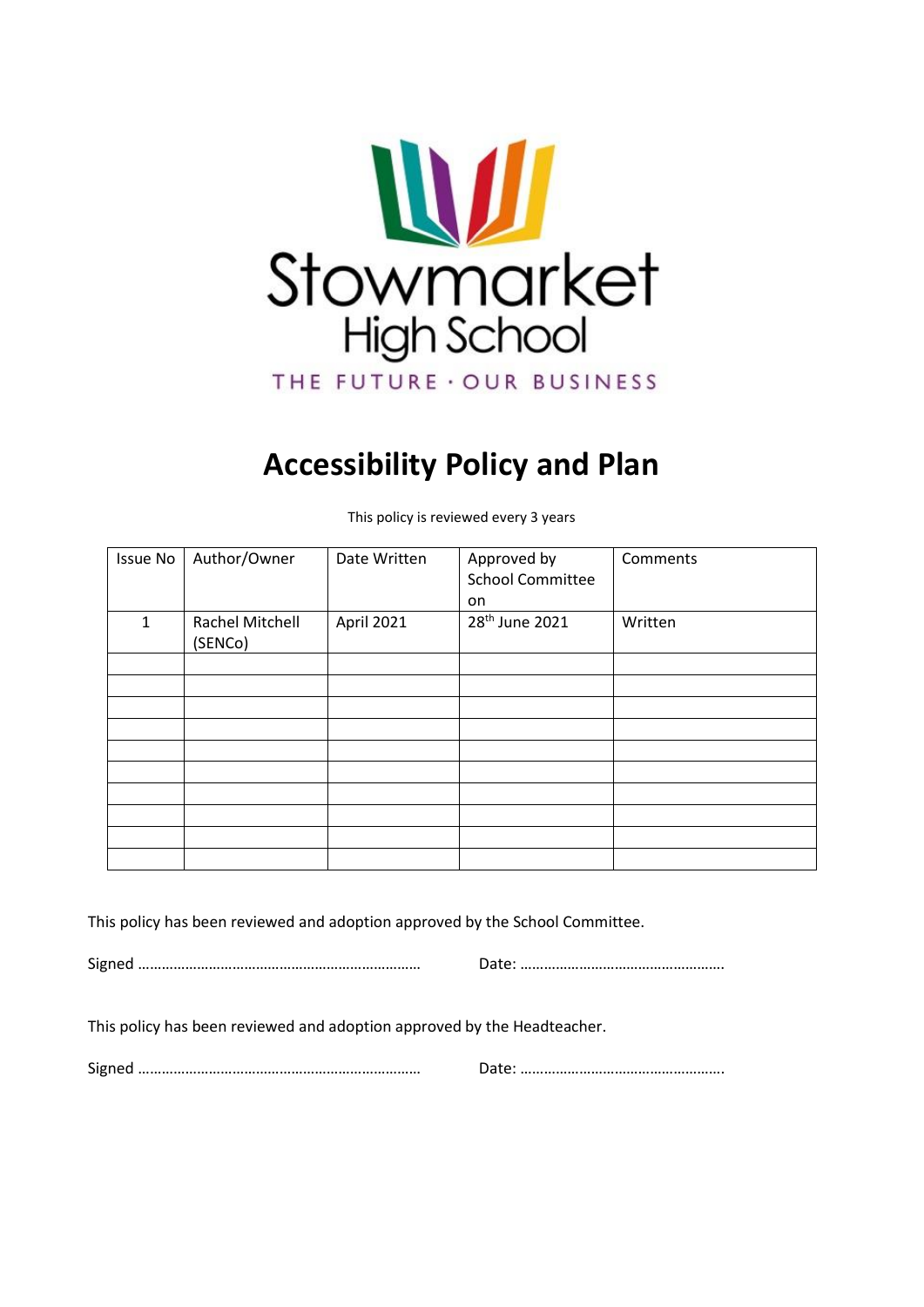# Contents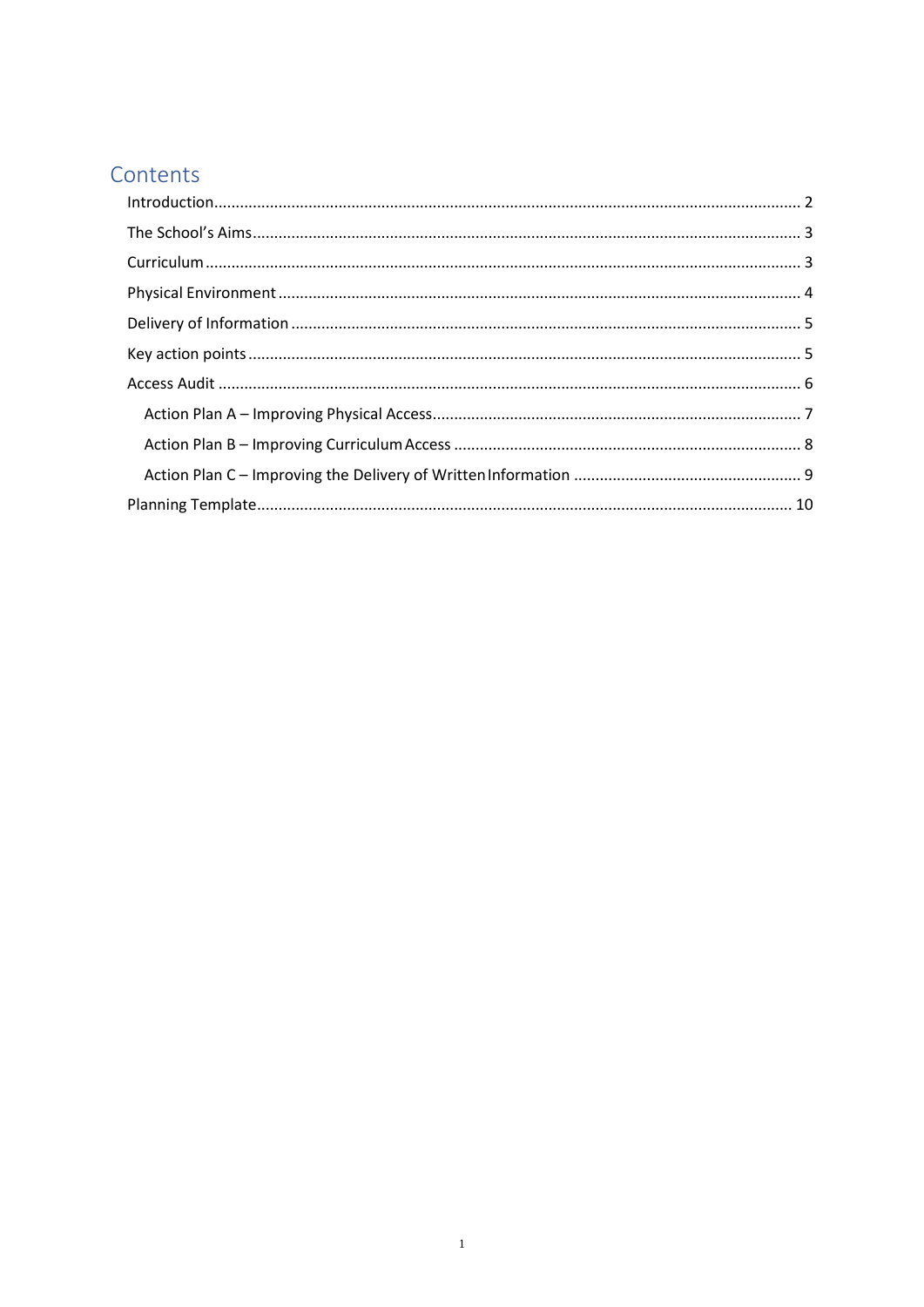### <span id="page-2-0"></span>**Introduction**

The SEN and Disability Act 2001 extended the Disability Discrimination Act 1995 (DDA) to cover education. Since September 2002, the School Committee has had three key duties towards disabled pupils, under Part 4 of the DDA:

- 1. not to treat disabled pupils less favourably for a reason related to their disability;
- 2. to make reasonable adjustments for disabled pupils, so that they are not at a substantial disadvantage;
- 3. to plan to increase access to education for disabled pupils.

This plan sets out the proposals of the Proprietor/School Committee of the school to increase access to education for disabled pupils in the three areas required by the planning duties in the DDA:

- a) increasing the extent to which disabled pupils can participate in the school curriculum;
- b) improving the environment of the school to increase the extent to which disabled pupils can take advantage of education and associated services;
- c) improving the delivery to disabled pupils of information, which is provided in writing for pupils who are not disabled.

It is a requirement that the school's accessibility plan is resourced, implemented, reviewed and revised as necessary and reported on annually. Attached is a set of action plans showing how the school will address the priorities identified in the plan.

#### Stowmarket High School Context

Stowmarket High School is a mixed comprehensive school with 839 on roll pupils. The school comprises of two buildings covering a large site, of two or three storey construction. It is the vision of the school to ensure that the culture and ethos of the school are such that, whatever the abilities and needs of members of the school community, everyone is equally valued and treated with respect. Pupils should be provided with the opportunity to experience, understand and value diversity. They should develop values which prepare them for and help them to develop an appreciation of life in modern Britain. The school aims to reduce and remove barriers to learning in every area of the life of the school and is committed to delivering equal opportunities, and best provision for all pupils.

Definition of Disability: "A person suffers a disability if he or she has a physical or mental impairment that has a substantial and long‐term adverse effect on his or her ability to carry out normal day‐to‐day activities." Physical or mental impairments can include sensory impairments (such as those affecting sight and hearing) and learning difficulties.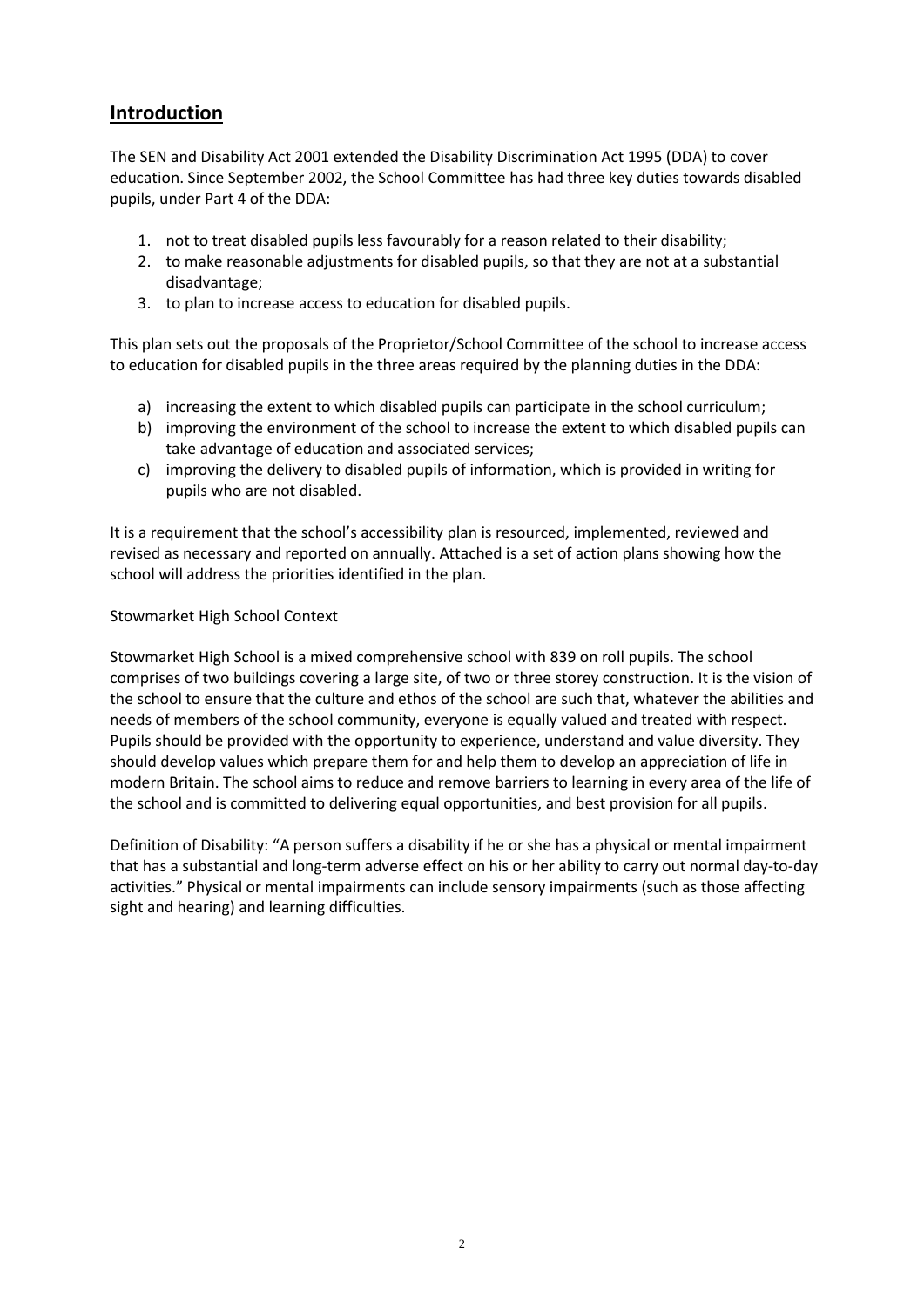### <span id="page-3-0"></span>**The School's Aims**

- embraces a partnership between the school and home
- every individual has a right to be part of a community where each member is valued and respected for their own worth irrespective of race, colour, creed or ability
- children will be helped to appreciate that they are members of the wider community in its richness and diversity
- curriculum provides a setting in which all children have an equal opportunity to grow in understanding and in the acquisition of skills, attitudes and values.

#### **The Stowmarket High School Accessibility Plan should be read in conjunction with the following school policies, strategies and documents:**

- Behaviour Management Policy
- **E** Curriculum Policy
- **Emergency Plan**
- **Equality Policy**
- **Health & Safety Policy**
- **School Improvement Plan**
- Special Educational Needs Policy
- **Teaching and Learning Policy**

#### <span id="page-3-1"></span>**Curriculum**

The reasonable adjustments needed for each pupil are assessed at transition, on admission and through data analysis, Annual Review of pupils with statement or EHCP and via an Individual Risk Assessment Plan.

Stowmarket High School recognises that key elements in a successful planned and accessible approach are likely to be:

- a focus on medium term planning, at the level of schemes of work;
- a focus on differentiation and accessibility of lessons;
- a clear assessment of the data of the full range of pupils;
- high expectations;
- appropriate deployment of learning support;
- appropriate pupil grouping and use of peer support.

As such, Stowmarket High School reviews the use of SENCo time, Learning Support resources, the training needs of subject staff, deployment of Learning Support Assistants and Interns, how schemes of work, including assemblies and the tutor programme, develop awareness of disability through the curriculum and access to specialist support, on a regular basis.

Disabled pupils need access to the full curriculum of lessons taught in the school, but also to activities of the school day and beyond the school day, for example:

- recreation;
- movement around the school;
- special events: sports days, visits by speakers etc.;
- extra-curricular activities: breakfast clubs, after-school clubs;
- school trips require an assessment of pupil needs and accessible transport is available from Suffolk CC.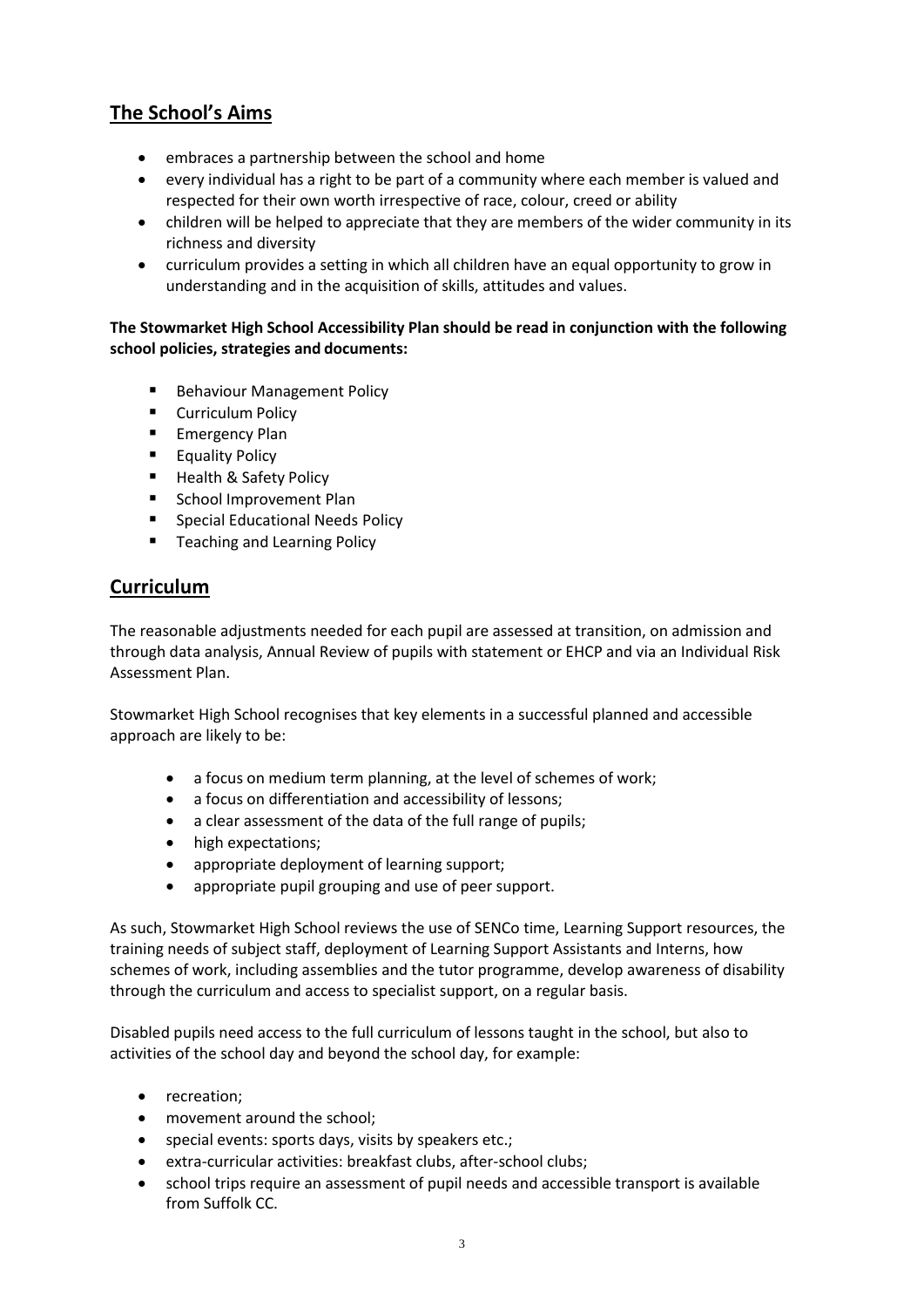Stowmarket High School is committed to ensuring that this takes place and reviews outcomes for disabled pupils, including:

- a detailed analysis of outcome data: learning progress checks and end of Key Stage outcomes;
- merit achievements on Go4Schools
- achievements in extra‐curricular activities

#### <span id="page-4-0"></span>**Physical Environment**

The physical environment of the school has a differential impact on access for different groups of disabled pupils. Different aspects of the physical environment need to be considered in relation to different groups of pupils.

The SENCO undertakes an assessment of accessibility needs based on Year 6 statement information – around May/June in year prior to pupil joining the school.

Stowmarket High School complies with DDA access requirements:

- First and second floor areas are accessible by lift
- Disabled toilets are provided in the main teaching block
- A fully equipped changing and toilet facility enables personal care for wheelchair users
- Teaching Assistants are trained in Manual Handling techniques and this is refreshed annually
- Accessibility of extra-curricular provisions e.g. the LRC is located near the disabled lift.

All site accessibility work will be assessed annually on the basis of need of intake and progression by pupils through the school.

Aspects of school environment to be considered against accessibility criteria when renovation work is undertaken, to include:

- improvements to lighting, signage, the acoustic environment, floor coverings;
- improvements to toilets, washing and changing facilities;
- changes to the layout of the playground and other common areas;
- the provision of ramps and lifts and improvements to doorways;
- the provision of particular furniture and equipment to improve access.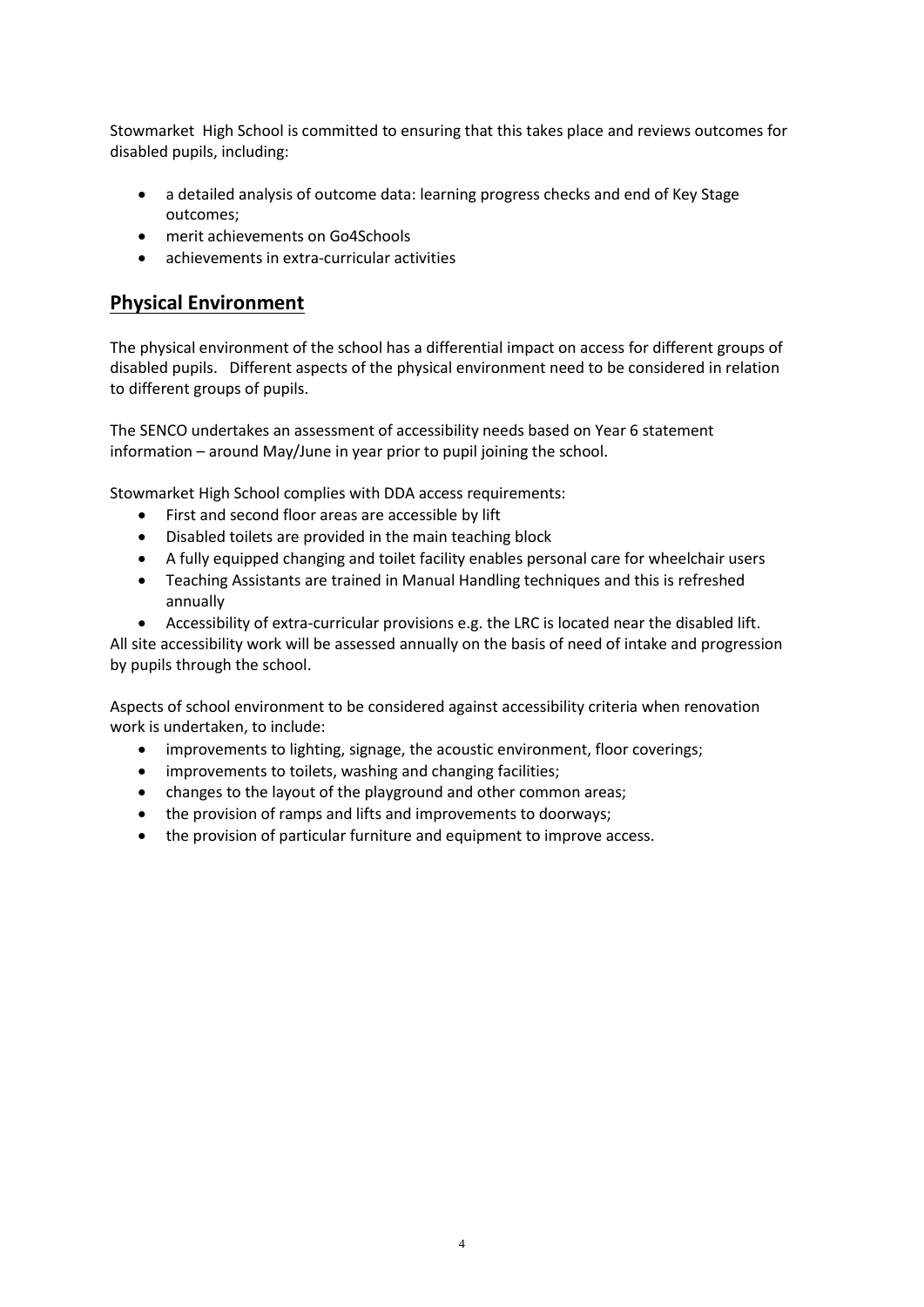# <span id="page-5-0"></span>**Delivery of Information**

Information for disabled pupils provided in writing for pupils and parents who are not disabled might include:

 handouts, timetables, worksheets, notices, information about school events, letters home, Parent mail

Improving the delivery of information might include making information available:

 in large print, in simplified language, electronically, using a symbol system or pictorial system on different coloured paper.

Identifying the appropriate format must take account of:

- pupils' impairments: access to information may be improved for particular groups of pupils by particular approaches, for example: pupils with learning difficulties may be able to access information more easily where it is provided in simplified language; pupils with language and communication difficulties may be able to access information more easily where it is provided in picture/symbol systems;
- preferences expressed by pupils or their parents.

#### <span id="page-5-1"></span>**Key action points**

- To continue to review the accessibility of the school site for visually impaired pupils
- To continue to review the accessibility of the school site for hearing impaired pupils
- Continue to develop training for Learning Support Assistants and teachers in specific learning difficulties e.g. autism, ADHD and visual impairment
- Continue to adapt the curriculum to enhance the inclusive ethos.
- A report will be made to the School Committee annually.

We are working within a national framework for educational inclusion provided by:

- Inclusive School (DfES 0774/2001)
- SEN & Disability Act 2001
- The SEN Code of Practice 2014
- The Disability Discrimination Act (amended for school 2001)
- Code of Practice for Schools (Disability Rights Commission)

To be reviewed May/June 2022 and annually to 2024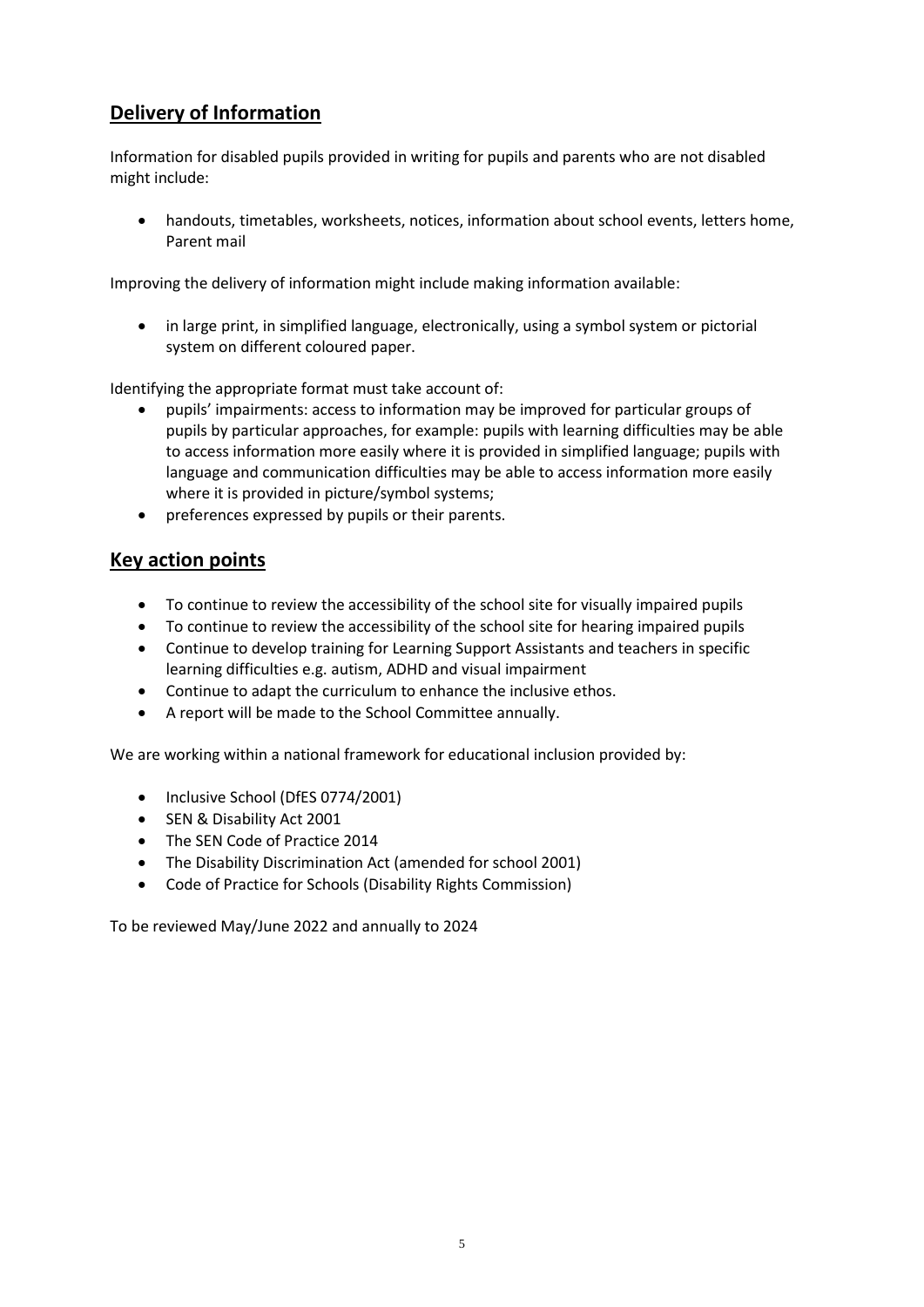### **Access Audit**

**An initial access audit was carried out by the SENCo (R Mitchell) and S Giddings of the Suffolk County Council Sensory and Communication Centre. This will be added to and amended in July 2021 with aid from A Howes, Site Manager:**

<span id="page-6-0"></span>

| <b>Access Report Ref.</b> | Item                                                                                                                                                                                                                                                                                                                                                              | <b>Activity</b>                                                                                                           | <b>Timescale</b> | <b>Cost</b> |
|---------------------------|-------------------------------------------------------------------------------------------------------------------------------------------------------------------------------------------------------------------------------------------------------------------------------------------------------------------------------------------------------------------|---------------------------------------------------------------------------------------------------------------------------|------------------|-------------|
| 1.                        | Stairs $-$ the stairs within the<br>building should have the first<br>and last steps clearly marked.<br>This is a standard policy in<br>most schools as it acts as a<br>warning. Both tread and rise<br>should be marked with a<br>contrasting colour. Those with<br>depth perception issues could<br>find it difficult to discern<br>steps/drops or undulations. | Mark first and last stair in<br>each staircase clearly with<br>a contrasting colour.                                      |                  |             |
| 2.                        | The open nature of the 2nd<br>and 3rd floors with clear glass<br>making the lower floors clearly<br>visible could cause some<br>discomfort to some people.<br>Having a line along the edge<br>under the glass panel may<br>make it more acceptable and<br>comfortable for those with<br>conditions such as vertigo or a<br>fear of heights.                       | Mark the edge of the<br>balcony on the 1 <sup>st</sup> and 2 <sup>nd</sup><br>floor clearly with a<br>contrasting colour. |                  |             |
| 3.                        | Signage within the 'yellow'<br>area of the school is hard<br>to read at a glance and<br>may be difficult for those<br>with visual impairment to<br>read and understand due<br>to lack of contrast<br>between white text and<br>yellow background.                                                                                                                 |                                                                                                                           |                  |             |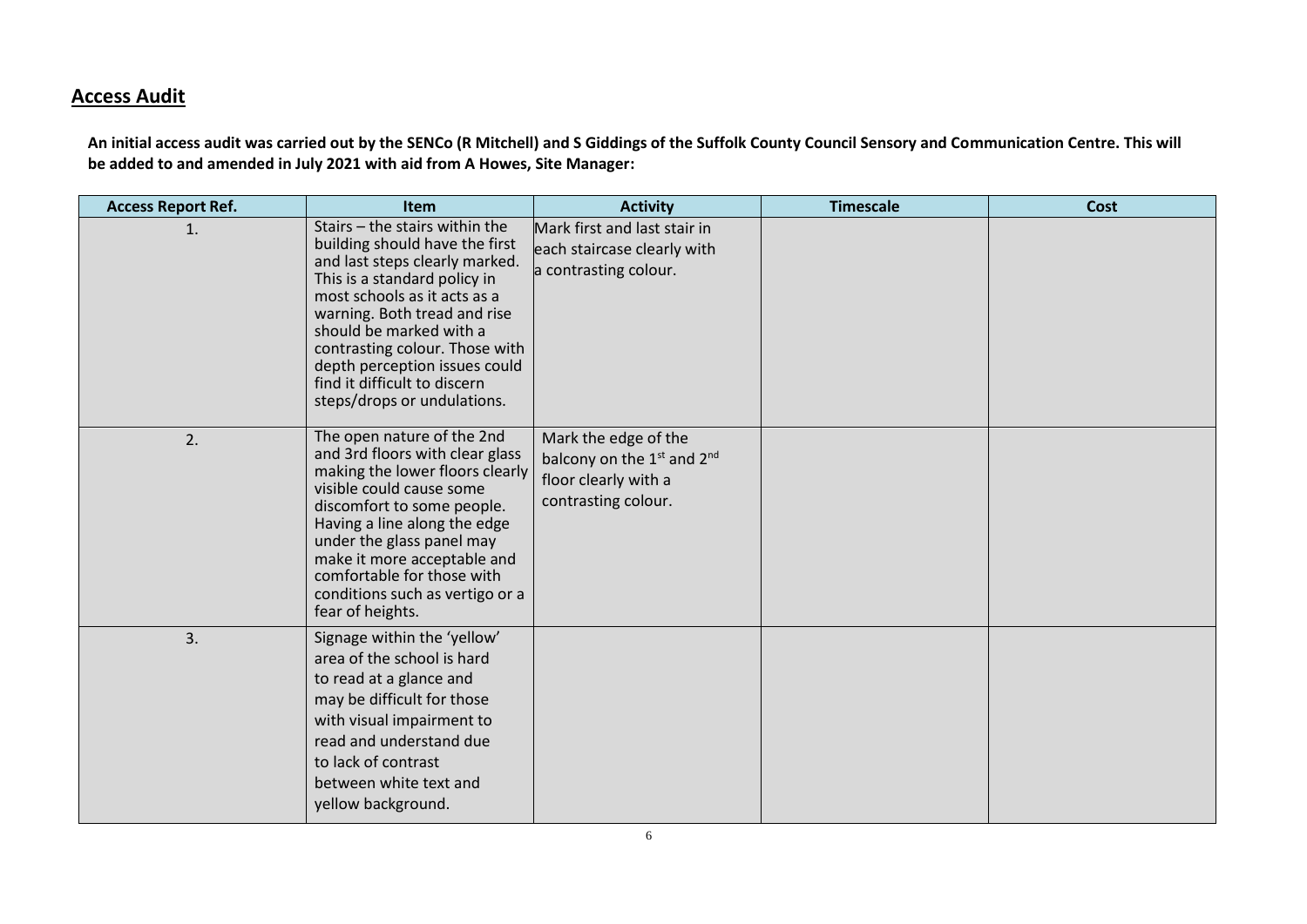# **Action Plan A – Improving Physical Access**

<span id="page-7-0"></span>

| Ref          | Question | Recommendations                            | <b>Time Scale</b> | <b>Priority</b> | Cost | <b>Date Completed</b> | Responsibility |        |
|--------------|----------|--------------------------------------------|-------------------|-----------------|------|-----------------------|----------------|--------|
|              |          |                                            |                   |                 |      |                       | <b>PFT</b>     | School |
| $\mathbf{1}$ | Corridor | Keep corridors clear<br>from obstructions. | Immediate         | High            | None | Ongoing               |                |        |
|              |          |                                            |                   |                 |      |                       |                |        |
|              |          |                                            |                   |                 |      |                       |                |        |
|              |          |                                            |                   |                 |      |                       |                |        |
|              |          |                                            |                   |                 |      |                       |                |        |
|              |          |                                            |                   |                 |      |                       |                |        |
|              |          |                                            |                   |                 |      |                       |                |        |
|              |          |                                            |                   |                 |      |                       |                |        |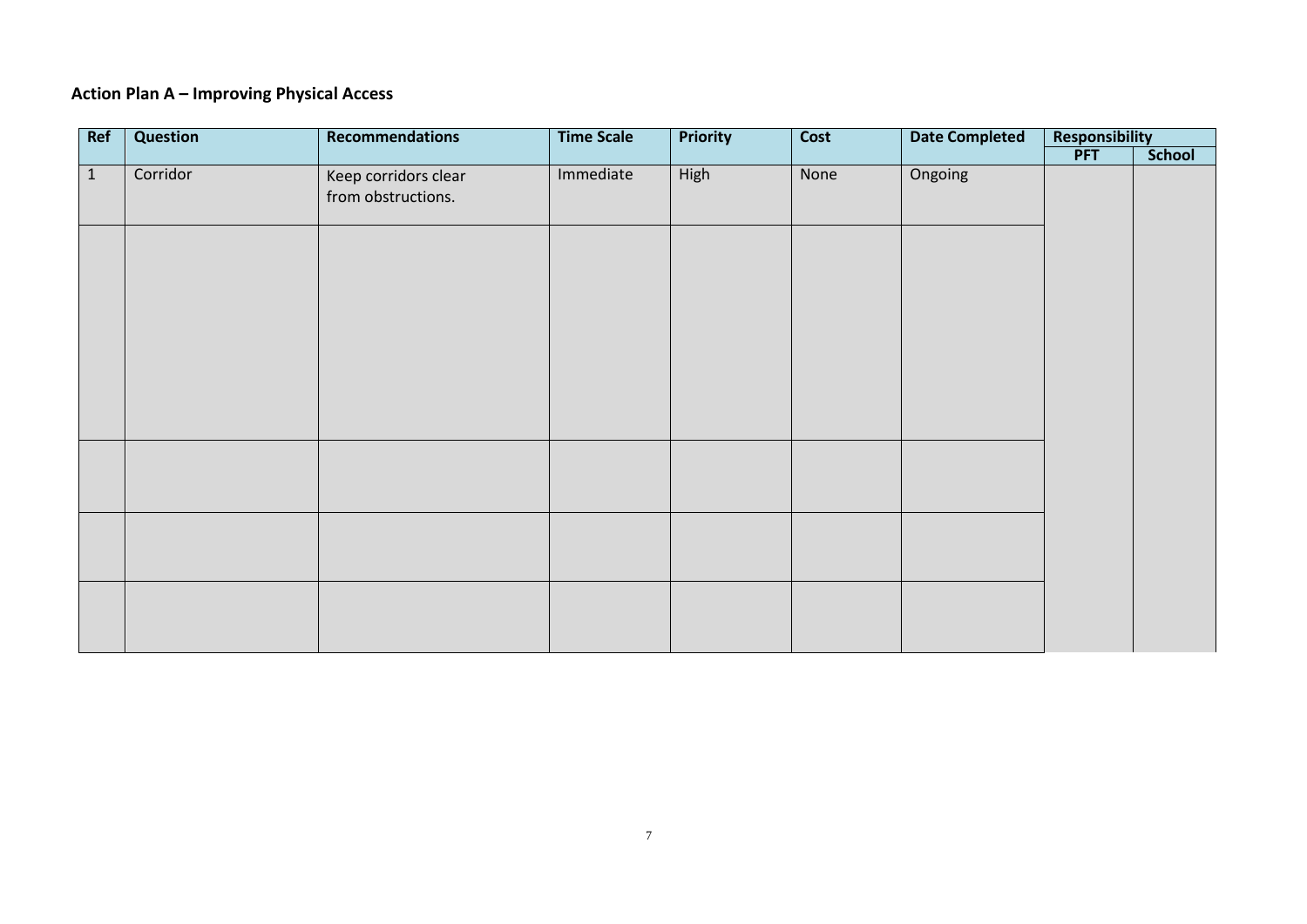# **Action Plan B – Improving CurriculumAccess**

<span id="page-8-0"></span>

| <b>Ref</b>     | <b>Question</b>                                                                                                                                      | <b>Recommendations</b>                                                                                                                             | <b>Time Scale</b>                                     | <b>Priority</b> | <b>Cost</b>                                                          | Date Completed | <b>Responsibility</b> |               |
|----------------|------------------------------------------------------------------------------------------------------------------------------------------------------|----------------------------------------------------------------------------------------------------------------------------------------------------|-------------------------------------------------------|-----------------|----------------------------------------------------------------------|----------------|-----------------------|---------------|
|                |                                                                                                                                                      |                                                                                                                                                    |                                                       |                 |                                                                      |                | <b>PFT</b>            | <b>School</b> |
| $\mathbf{1}$   | <b>Differentiation</b><br>in Teaching                                                                                                                | SLT and SENCo to monitor<br>quality of differentiation and<br>provision for SEND pupils.                                                           | Ongoing                                               | High            | None                                                                 |                |                       |               |
| $\overline{2}$ | Interventions                                                                                                                                        | SENCo to audit current<br>interventions and their<br>success/impact on progress.<br>Provision mapping to be used<br>across all year groups.        | <b>Summer Term</b><br>2021/Autumn<br><b>Term 2022</b> | High            | Resourcing<br>costs of<br>identified<br>areas to<br>develop          |                |                       |               |
| 3              | Classrooms are<br>organised to promote<br>the participation and<br>independence of all<br>pupils                                                     | SLT and SENCo to carry out<br>an audit of resources /QFT<br>to ensure that lessons are<br>planned to meet the needs<br>of all pupils in the class. | Ongoing                                               | High            | Possible<br>resource<br>implications<br>where gaps are<br>identified |                |                       |               |
| 4              | Staff training in<br>differentiation, the<br>graduated approach<br>and SEND issues.                                                                  | SENCo to deliver staff<br>training to teaching staff.                                                                                              | Ongoing                                               | High            | <b>Not</b><br>applicable                                             |                |                       |               |
| 5              | Staff training in<br>supporting pupils with<br>SEND - focus on key<br>areas of need within<br>the school: Dyslexia,<br>SLCN, SPLD, ASD,<br>Dyspraxia | SENCo to deliver training<br>where possible. Identify<br>gaps in knowledge and seek<br>external advice if necessary                                | Autumn<br><b>Term 2022</b>                            | High            | None                                                                 |                |                       |               |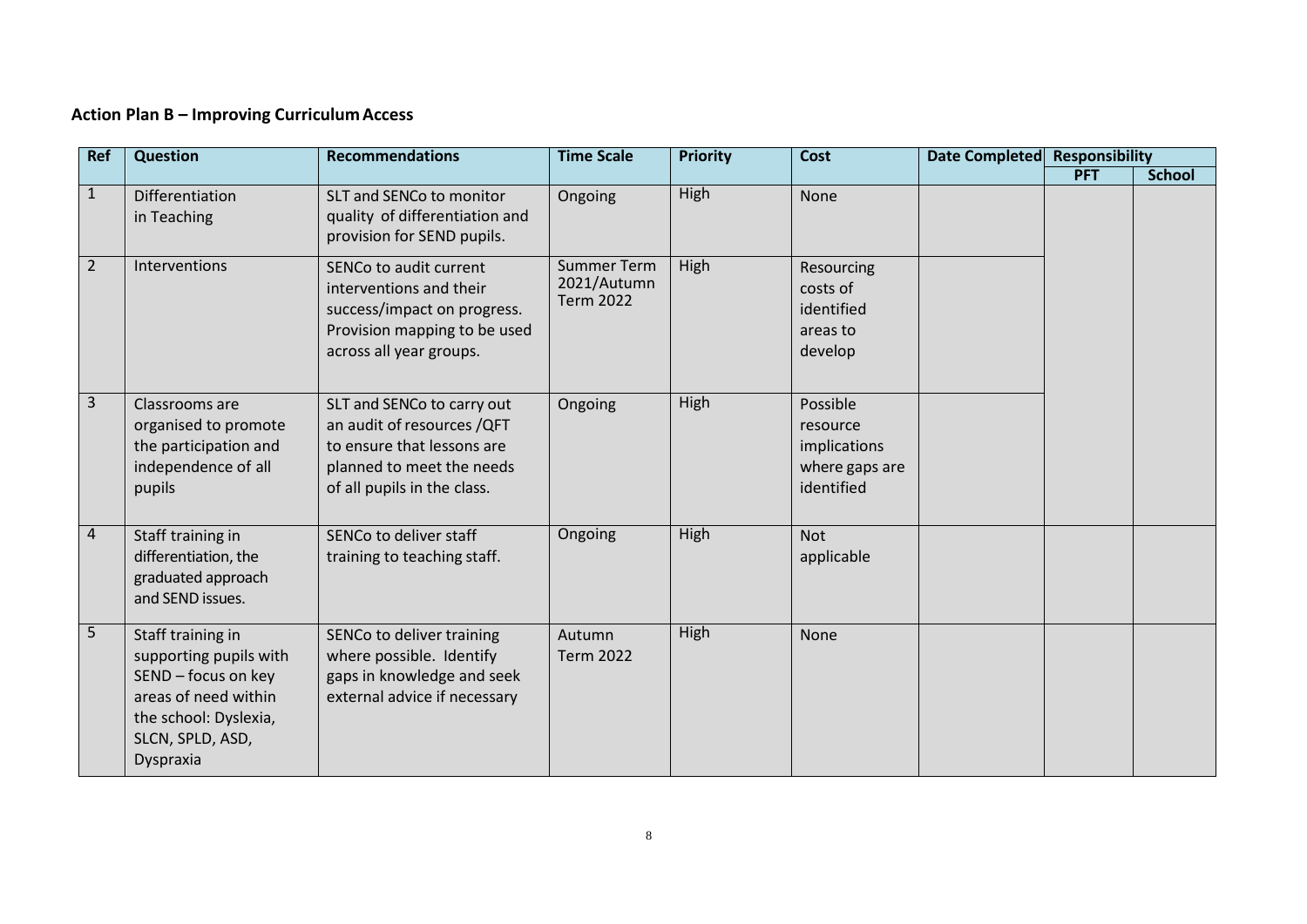<span id="page-9-0"></span>

| <b>Ref</b> | <b>Question</b>                                                                                                          | <b>Recommendations</b>                                                                                                                                                                                             | <b>Time Scale</b> | <b>Priority</b> | Cost                     | <b>Date Completed</b> | <b>Responsibility</b> |               |
|------------|--------------------------------------------------------------------------------------------------------------------------|--------------------------------------------------------------------------------------------------------------------------------------------------------------------------------------------------------------------|-------------------|-----------------|--------------------------|-----------------------|-----------------------|---------------|
|            |                                                                                                                          |                                                                                                                                                                                                                    |                   |                 |                          |                       | <b>PFT</b>            | <b>School</b> |
| 1          | Availability of<br>written material in<br>alternative formats<br>when specifically<br>requested                          | The school will make itself<br>aware of the services<br>available for converting<br>written information into<br>alternativeformats.                                                                                | Ongoing           |                 | <b>Not</b><br>applicable |                       |                       |               |
| 2          | Review documentation<br>on website to check<br>accessibility for<br>parents with English as<br>an Additional<br>Language | The school will review formats<br>publicised on school website $-$<br>particularly for new parents to<br>the school, in order to ensure<br>accessibility for parents with<br>English as an additional<br>language. | Ongoing           |                 | <b>Not</b><br>applicable |                       |                       |               |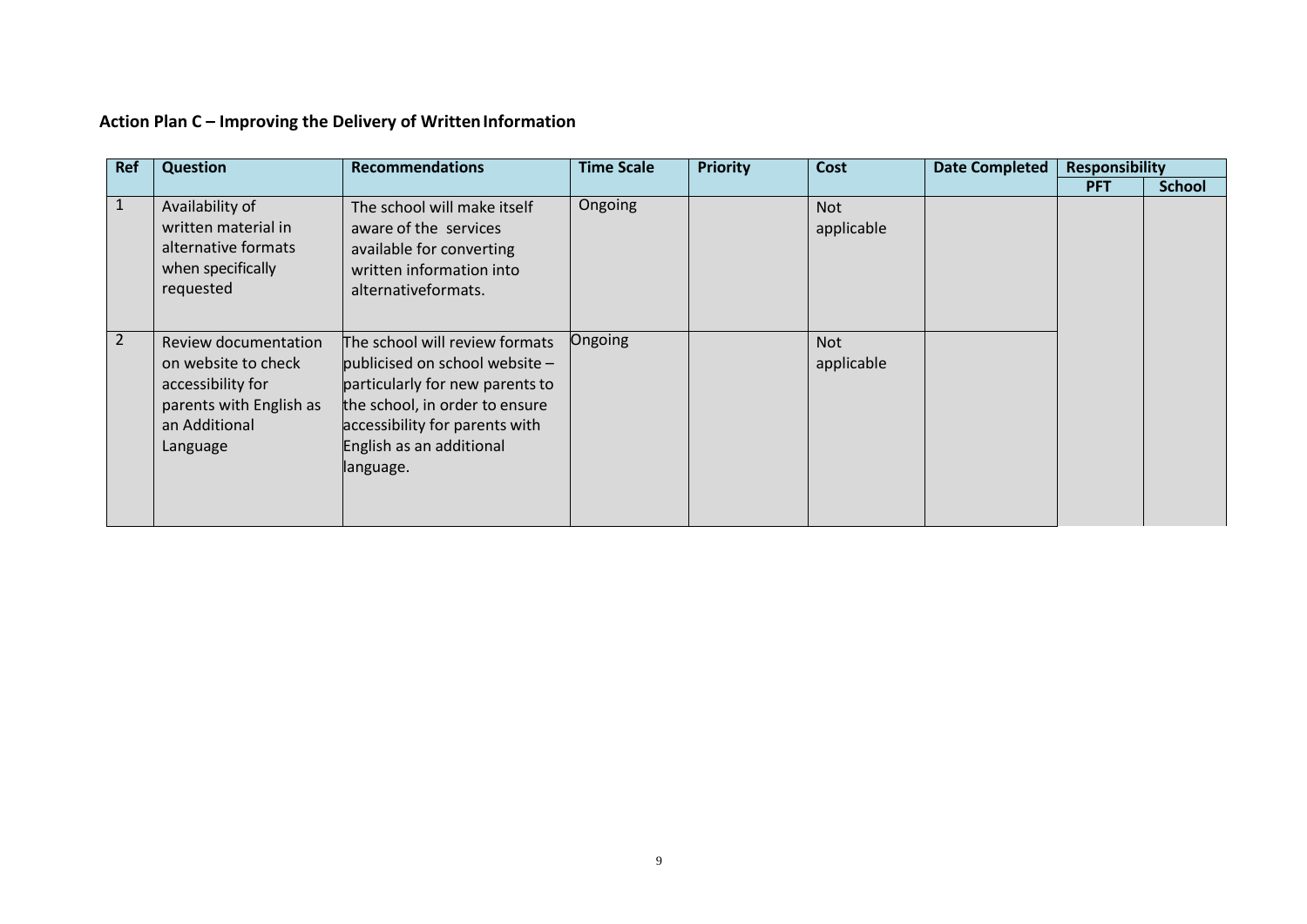<span id="page-10-0"></span>**Planning Template**

# **1. Planning Templates 1-3 Starting points 1A: The purpose and direction of the school's plan: vision and values**

**1B: Information from pupil data and school audit** 

**1C: Views of those consulted during the development of the plan**